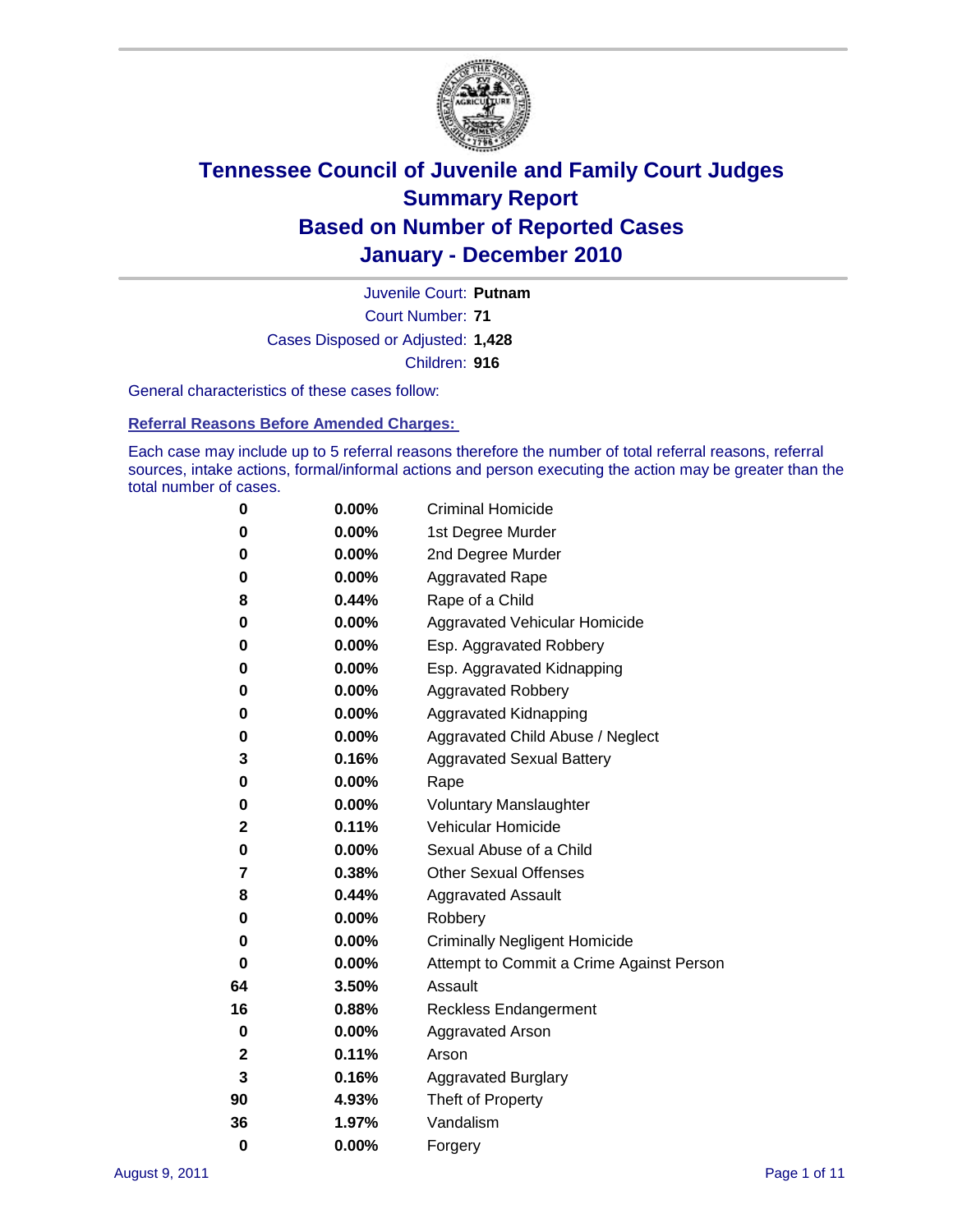

Court Number: **71** Juvenile Court: **Putnam** Cases Disposed or Adjusted: **1,428** Children: **916**

#### **Referral Reasons Before Amended Charges:**

Each case may include up to 5 referral reasons therefore the number of total referral reasons, referral sources, intake actions, formal/informal actions and person executing the action may be greater than the total number of cases.

| $\pmb{0}$        | 0.00%    | <b>Worthless Checks</b>                                     |  |  |
|------------------|----------|-------------------------------------------------------------|--|--|
| 1                | 0.05%    | Illegal Possession / Fraudulent Use of Credit / Debit Cards |  |  |
| $\mathbf 2$      | 0.11%    | <b>Burglary</b>                                             |  |  |
| 3                | 0.16%    | Unauthorized Use of a Vehicle                               |  |  |
| 0                | $0.00\%$ | <b>Cruelty to Animals</b>                                   |  |  |
| 6                | 0.33%    | Sale of Controlled Substances                               |  |  |
| 33               | 1.81%    | <b>Other Drug Offenses</b>                                  |  |  |
| 112              | 6.13%    | Possession of Controlled Substances                         |  |  |
| 0                | $0.00\%$ | <b>Criminal Attempt</b>                                     |  |  |
| 0                | 0.00%    | Carrying Weapons on School Property                         |  |  |
| 1                | 0.05%    | Unlawful Carrying / Possession of a Weapon                  |  |  |
| 11               | 0.60%    | <b>Evading Arrest</b>                                       |  |  |
| $\boldsymbol{2}$ | 0.11%    | Escape                                                      |  |  |
| 4                | 0.22%    | Driving Under Influence (DUI)                               |  |  |
| 52               | 2.85%    | Possession / Consumption of Alcohol                         |  |  |
| 1                | 0.05%    | Resisting Stop, Frisk, Halt, Arrest or Search               |  |  |
| 0                | $0.00\%$ | <b>Aggravated Criminal Trespass</b>                         |  |  |
| 4                | 0.22%    | Harassment                                                  |  |  |
| 1                | 0.05%    | Failure to Appear                                           |  |  |
| 3                | 0.16%    | Filing a False Police Report                                |  |  |
| 5                | 0.27%    | Criminal Impersonation                                      |  |  |
| 59               | 3.23%    | <b>Disorderly Conduct</b>                                   |  |  |
| 7                | 0.38%    | <b>Criminal Trespass</b>                                    |  |  |
| 4                | 0.22%    | <b>Public Intoxication</b>                                  |  |  |
| 0                | $0.00\%$ | Gambling                                                    |  |  |
| 395              | 21.63%   | <b>Traffic</b>                                              |  |  |
| $\mathbf{2}$     | 0.11%    | <b>Local Ordinances</b>                                     |  |  |
| $\bf{0}$         | 0.00%    | Violation of Wildlife Regulations                           |  |  |
| 107              | 5.86%    | Contempt of Court                                           |  |  |
| 143              | 7.83%    | Violation of Probation                                      |  |  |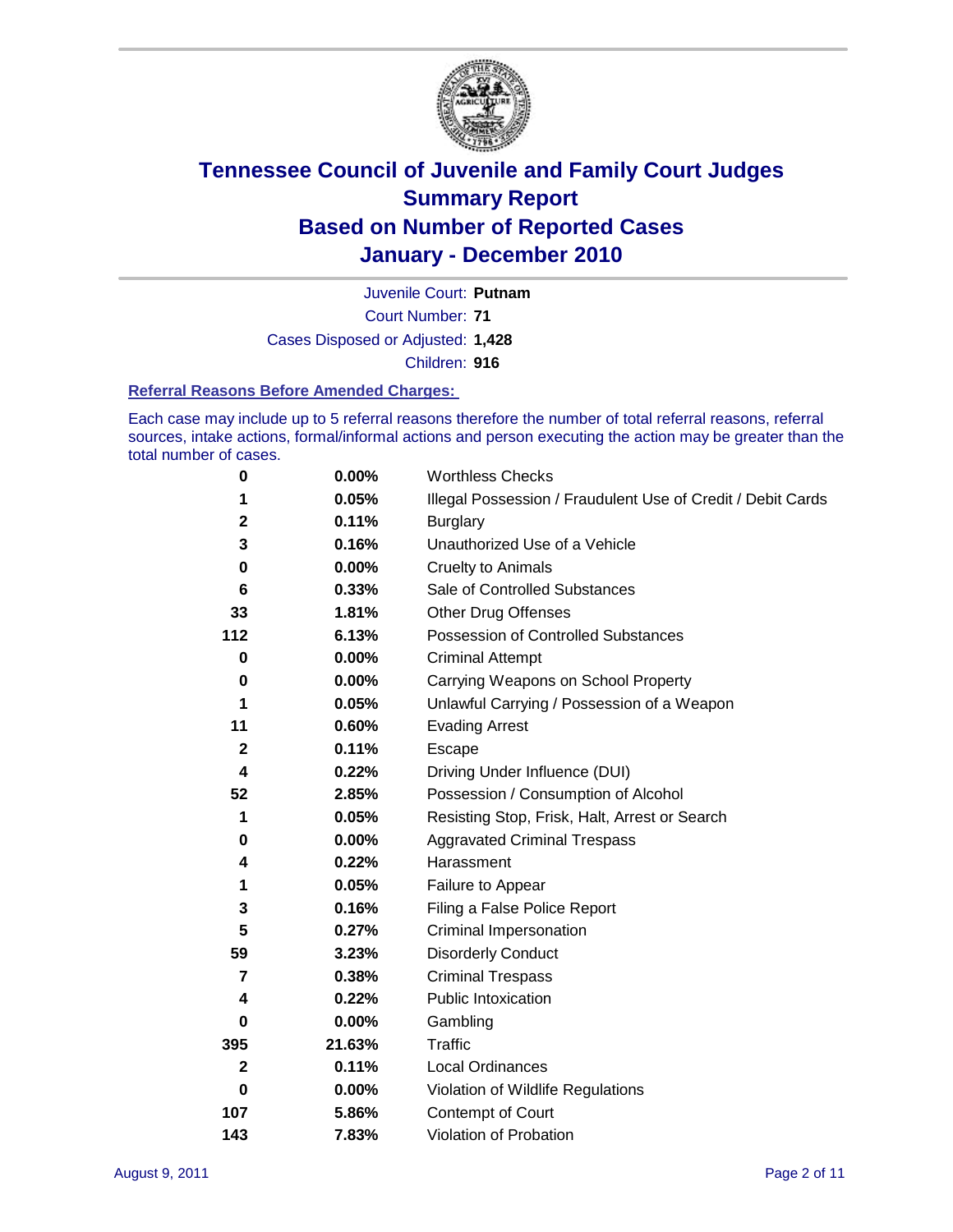

Court Number: **71** Juvenile Court: **Putnam** Cases Disposed or Adjusted: **1,428** Children: **916**

#### **Referral Reasons Before Amended Charges:**

Each case may include up to 5 referral reasons therefore the number of total referral reasons, referral sources, intake actions, formal/informal actions and person executing the action may be greater than the total number of cases.

| 1,826     | 100.00%        | <b>Total Referrals</b>                   |
|-----------|----------------|------------------------------------------|
| 6         | 0.33%          | Other                                    |
| 0         | 0.00%          | <b>Consent to Marry</b>                  |
| 0         | $0.00\%$       | <b>Request for Medical Treatment</b>     |
| 20        | 1.10%          | <b>Child Support</b>                     |
| 9         | 0.49%          | Paternity / Legitimation                 |
| 0         | 0.00%          | Visitation                               |
| 15        | 0.82%          | Custody                                  |
| 0         | $0.00\%$       | <b>Foster Care Review</b>                |
| $\pmb{0}$ | $0.00\%$       | <b>Administrative Review</b>             |
| 0         | 0.00%          | <b>Judicial Review</b>                   |
| 0         | $0.00\%$       | Violation of Informal Adjustment         |
| 66        | 3.61%          | <b>Violation of Pretrial Diversion</b>   |
| 23        | 1.26%          | <b>Termination of Parental Rights</b>    |
| 158       | 8.65%          | Dependency / Neglect                     |
| 1         | 0.05%          | <b>Physically Abused Child</b>           |
| $\pmb{0}$ | 0.00%          | <b>Sexually Abused Child</b>             |
| 61        | 3.34%          | Violation of Curfew                      |
| 44        | 2.41%          | Violation of a Valid Court Order         |
| 18        | $0.99\%$       | Possession of Tobacco Products           |
| 0         | 0.00%          | In-State Runaway<br>Out-of-State Runaway |
| 60<br>55  | 3.29%<br>3.01% | Truancy                                  |
| 70        | 3.83%          | <b>Unruly Behavior</b>                   |
| 23        | 1.26%          | Violation of Aftercare                   |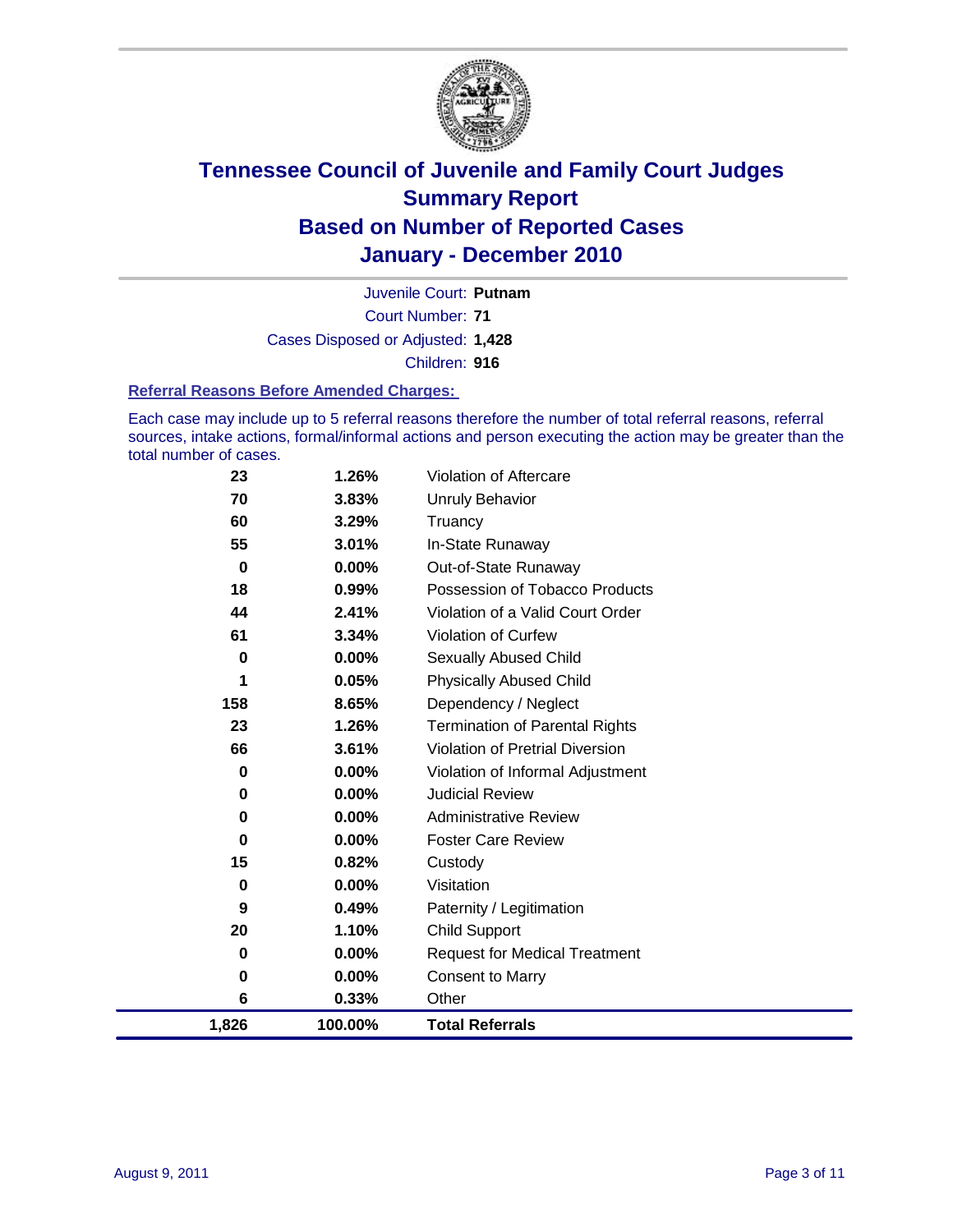

|                            |                                   | Juvenile Court: Putnam            |  |  |  |
|----------------------------|-----------------------------------|-----------------------------------|--|--|--|
| <b>Court Number: 71</b>    |                                   |                                   |  |  |  |
|                            | Cases Disposed or Adjusted: 1,428 |                                   |  |  |  |
|                            |                                   | Children: 916                     |  |  |  |
| <b>Referral Sources: 1</b> |                                   |                                   |  |  |  |
| 1,031                      | 56.46%                            | Law Enforcement                   |  |  |  |
| 18                         | $0.99\%$                          | Parents                           |  |  |  |
| 6                          | 0.33%                             | <b>Relatives</b>                  |  |  |  |
| 0                          | $0.00\%$                          | Self                              |  |  |  |
| 53                         | 2.90%                             | School                            |  |  |  |
| 0                          | $0.00\%$                          | <b>CSA</b>                        |  |  |  |
| 404                        | 22.12%                            | <b>DCS</b>                        |  |  |  |
| 0                          | 0.00%                             | Other State Department            |  |  |  |
| 34                         | 1.86%                             | <b>District Attorney's Office</b> |  |  |  |
| 243                        | 13.31%                            | <b>Court Staff</b>                |  |  |  |
| 0                          | $0.00\%$                          | Social Agency                     |  |  |  |
| $\bf{0}$                   | $0.00\%$                          | <b>Other Court</b>                |  |  |  |
| 17                         | 0.93%                             | Victim                            |  |  |  |
| 0                          | $0.00\%$                          | Child & Parent                    |  |  |  |
| $\bf{0}$                   | 0.00%                             | Hospital                          |  |  |  |
| 0                          | $0.00\%$                          | Unknown                           |  |  |  |
| 20                         | 1.10%                             | Other                             |  |  |  |

#### **Age of Child at Referral: 2**

| 26<br>0 | 2.84%<br>$0.00\%$ | Ages 19 and Over<br><b>Unknown</b> |
|---------|-------------------|------------------------------------|
|         |                   |                                    |
|         |                   |                                    |
| 309     | 33.73%            | Ages 17 through 18                 |
| 324     | 35.37%            | Ages 15 through 16                 |
| 122     | 13.32%            | Ages 13 through 14                 |
| 32      | 3.49%             | Ages 11 through 12                 |
| 103     | 11.24%            | Ages 10 and Under                  |
|         |                   |                                    |

<sup>1</sup> If different than number of Referral Reasons (1826), verify accuracy of your court's data.

<sup>2</sup> One child could be counted in multiple categories, verify accuracy of your court's data

**1,826 100.00% Total Referral Sources**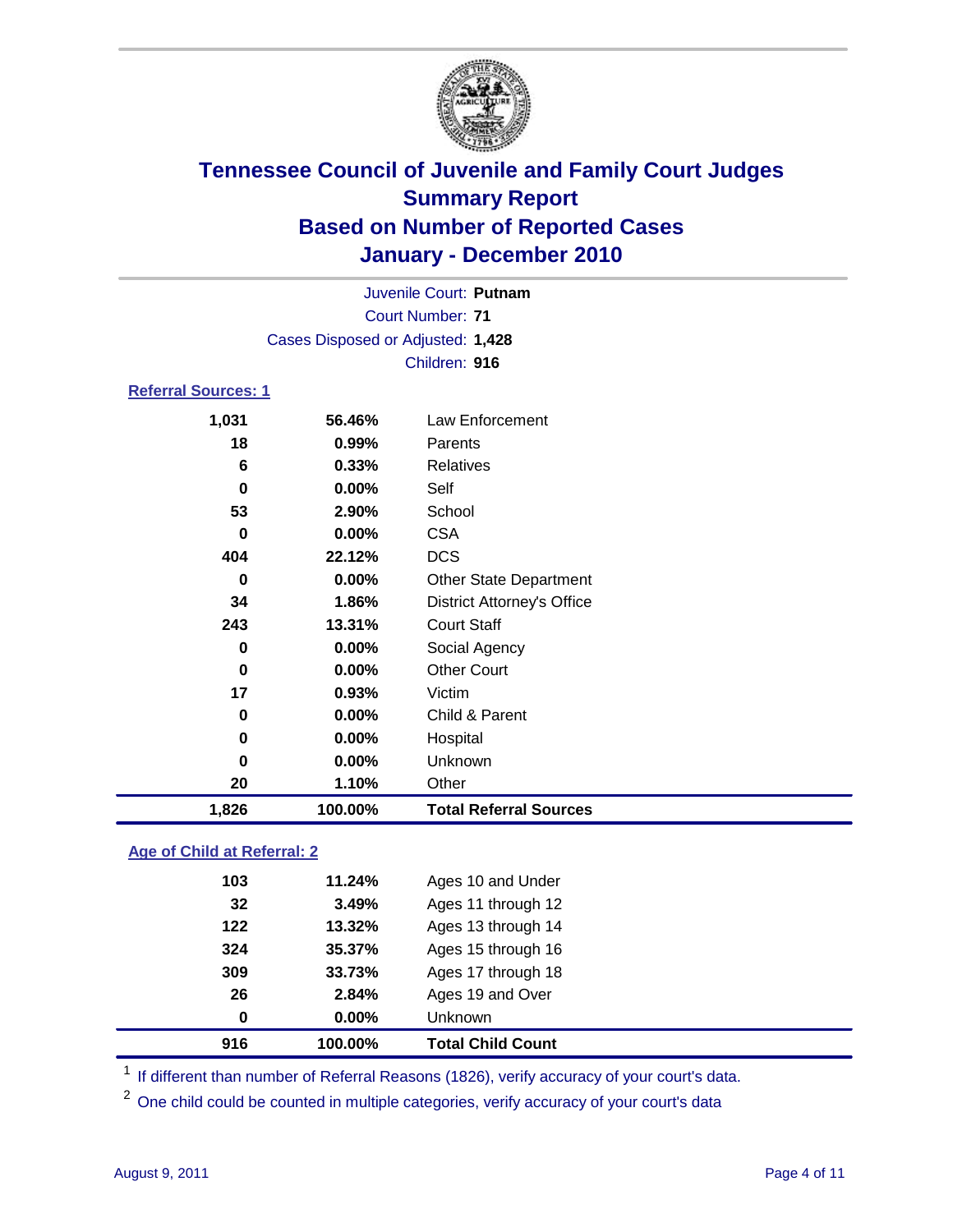

| Juvenile Court: Putnam                  |                                   |                          |  |
|-----------------------------------------|-----------------------------------|--------------------------|--|
| <b>Court Number: 71</b>                 |                                   |                          |  |
|                                         | Cases Disposed or Adjusted: 1,428 |                          |  |
|                                         |                                   | Children: 916            |  |
| Sex of Child: 1                         |                                   |                          |  |
| 543                                     | 59.28%                            | Male                     |  |
| 372                                     | 40.61%                            | Female                   |  |
| 1                                       | 0.11%                             | Unknown                  |  |
| 916                                     | 100.00%                           | <b>Total Child Count</b> |  |
| Race of Child: 1                        |                                   |                          |  |
| 838                                     | 91.48%                            | White                    |  |
| 28                                      | 3.06%                             | African American         |  |
| $\mathbf 0$                             | 0.00%                             | Native American          |  |
| 1                                       | 0.11%                             | Asian                    |  |
| 12                                      | 1.31%                             | Mixed                    |  |
| 37                                      | 4.04%                             | Unknown                  |  |
| 916                                     | 100.00%                           | <b>Total Child Count</b> |  |
| <b>Hispanic Origin: 1</b>               |                                   |                          |  |
| 29                                      | 3.17%                             | Yes                      |  |
| 781                                     | 85.26%                            | <b>No</b>                |  |
| 106                                     | 11.57%                            | Unknown                  |  |
| 916                                     | 100.00%                           | <b>Total Child Count</b> |  |
| <b>School Enrollment of Children: 1</b> |                                   |                          |  |
| 276                                     | 30.13%                            | Yes                      |  |
| 175                                     | 19.10%                            | No                       |  |
| 465                                     | 50.76%                            | Unknown                  |  |
| 916                                     | 100.00%                           | <b>Total Child Count</b> |  |

One child could be counted in multiple categories, verify accuracy of your court's data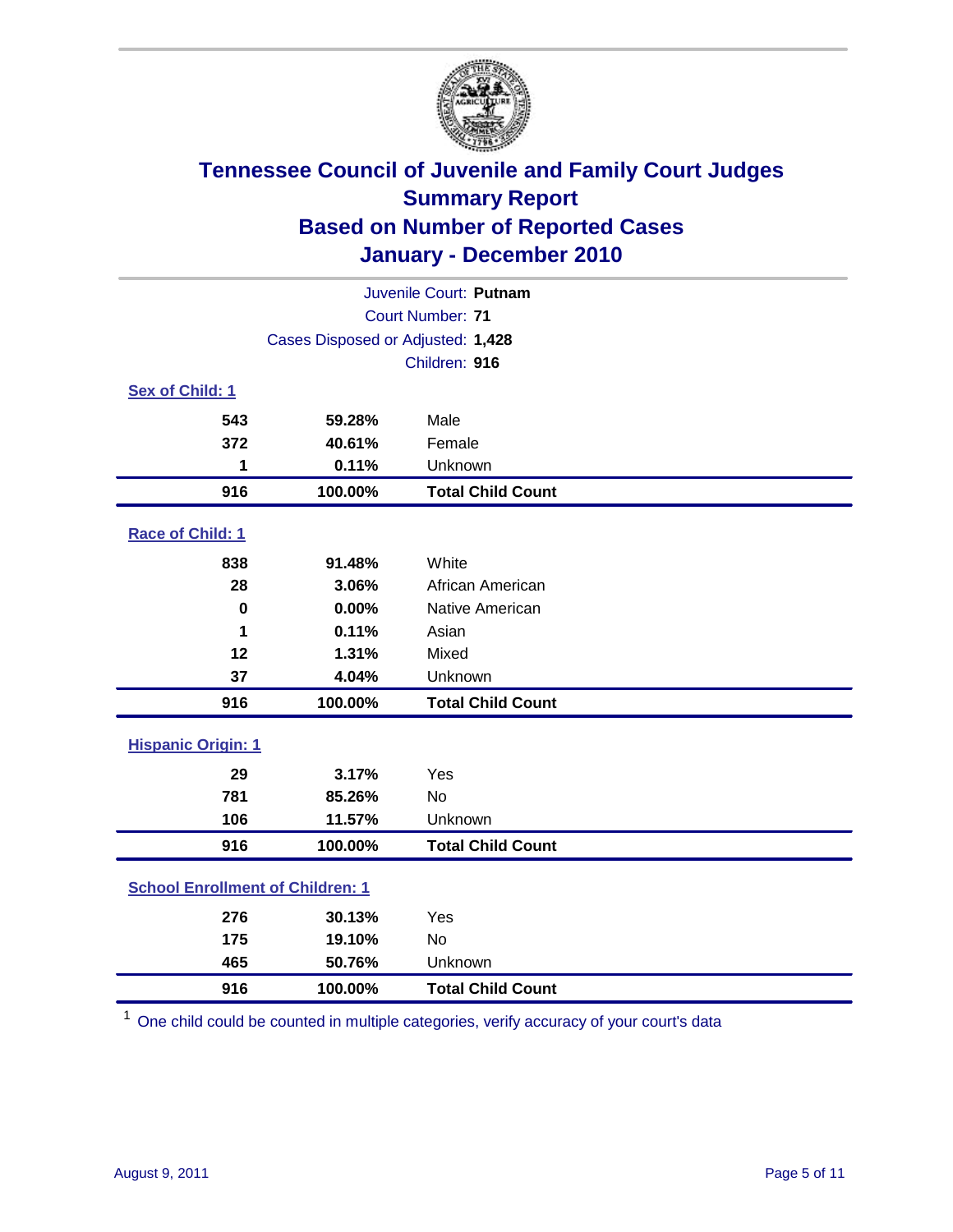

Court Number: **71** Juvenile Court: **Putnam** Cases Disposed or Adjusted: **1,428** Children: **916**

#### **Living Arrangement of Child at Time of Referral: 1**

| 916 | 100.00%  | <b>Total Child Count</b>     |
|-----|----------|------------------------------|
| 19  | 2.07%    | Other                        |
| 136 | 14.85%   | Unknown                      |
| 4   | 0.44%    | Independent                  |
| 0   | $0.00\%$ | In an Institution            |
| 6   | 0.66%    | In a Residential Center      |
| 6   | 0.66%    | In a Group Home              |
| 40  | 4.37%    | With Foster Family           |
| 17  | 1.86%    | With Adoptive Parents        |
| 78  | $8.52\%$ | <b>With Relatives</b>        |
| 47  | 5.13%    | <b>With Father</b>           |
| 239 | 26.09%   | <b>With Mother</b>           |
| 77  | 8.41%    | With Mother and Stepfather   |
| 18  | $1.97\%$ | With Father and Stepmother   |
| 229 | 25.00%   | With Both Biological Parents |
|     |          |                              |

#### **Type of Detention: 2**

| 1.428 | 100.00%  | <b>Total Detention Count</b> |  |
|-------|----------|------------------------------|--|
| 0     | $0.00\%$ | Other                        |  |
| 858   | 60.08%   | Does Not Apply               |  |
| 1     | 0.07%    | Unknown                      |  |
| 0     | $0.00\%$ | <b>Psychiatric Hospital</b>  |  |
| 0     | 0.00%    | Jail - No Separation         |  |
| 1     | 0.07%    | Jail - Partial Separation    |  |
| 3     | 0.21%    | Jail - Complete Separation   |  |
| 565   | 39.57%   | Juvenile Detention Facility  |  |
| 0     | $0.00\%$ | Non-Secure Placement         |  |
|       |          |                              |  |

<sup>1</sup> One child could be counted in multiple categories, verify accuracy of your court's data

<sup>2</sup> If different than number of Cases (1428) verify accuracy of your court's data.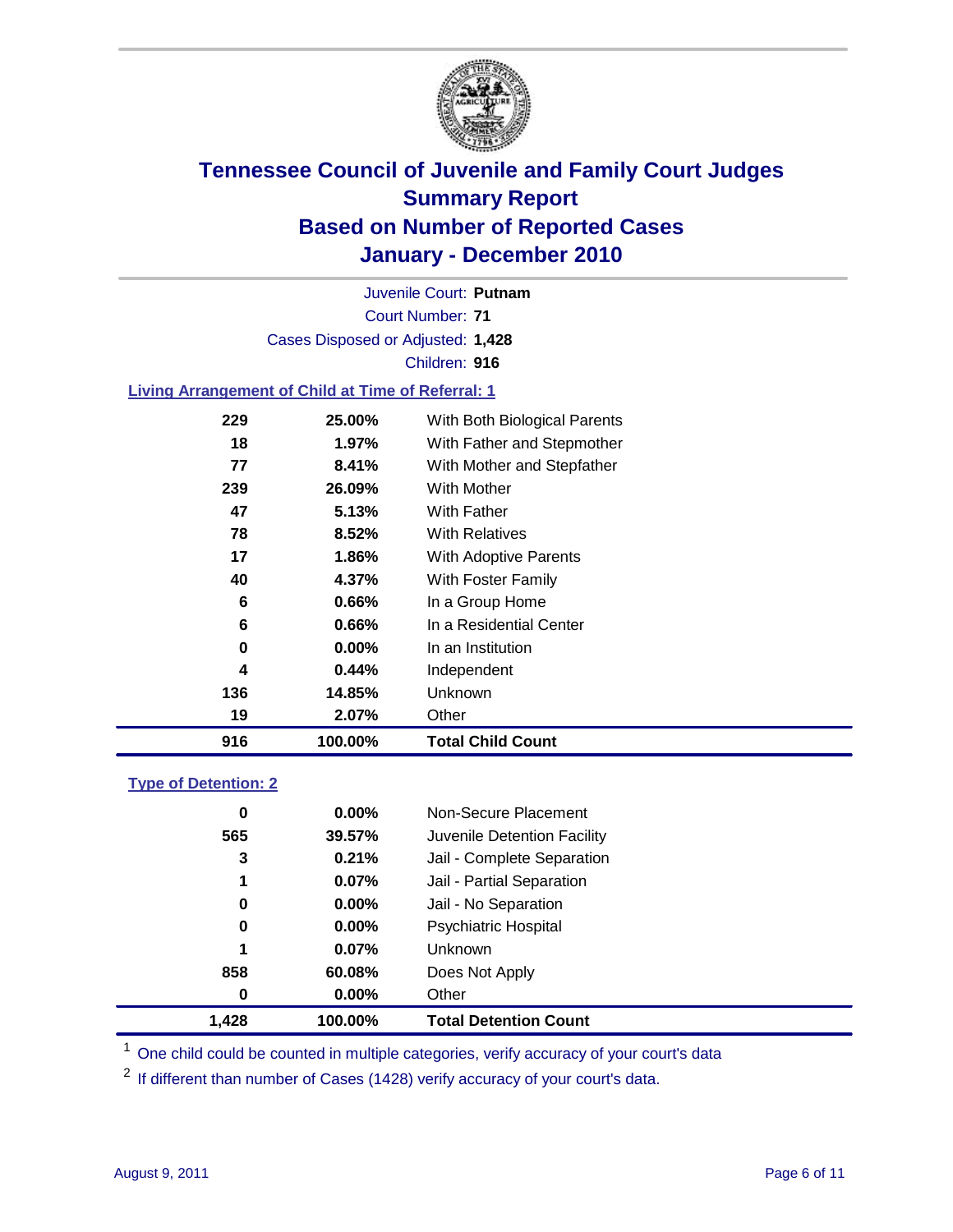

|                                                    | Juvenile Court: Putnam            |                                      |  |  |  |
|----------------------------------------------------|-----------------------------------|--------------------------------------|--|--|--|
|                                                    | <b>Court Number: 71</b>           |                                      |  |  |  |
|                                                    | Cases Disposed or Adjusted: 1,428 |                                      |  |  |  |
|                                                    |                                   | Children: 916                        |  |  |  |
| <b>Placement After Secure Detention Hearing: 1</b> |                                   |                                      |  |  |  |
| 485                                                | 33.96%                            | Returned to Prior Living Arrangement |  |  |  |
| 74                                                 | 5.18%                             | Juvenile Detention Facility          |  |  |  |
| $\mathbf{2}$                                       | 0.14%                             | Jail                                 |  |  |  |
| $\mathbf{2}$                                       | 0.14%                             | Shelter / Group Home                 |  |  |  |
| 1                                                  | 0.07%                             | <b>Foster Family Home</b>            |  |  |  |
| $\bf{0}$                                           | 0.00%                             | <b>Psychiatric Hospital</b>          |  |  |  |
| 0                                                  | 0.00%                             | Unknown                              |  |  |  |
| 864                                                | 60.50%                            | Does Not Apply                       |  |  |  |
| 0                                                  | 0.00%                             | Other                                |  |  |  |
| 1,428                                              | 100.00%                           | <b>Total Placement Count</b>         |  |  |  |
| <b>Intake Actions: 2</b>                           |                                   |                                      |  |  |  |
|                                                    |                                   |                                      |  |  |  |
| 1,341                                              | 73.44%                            | <b>Petition Filed</b>                |  |  |  |
| 10                                                 | 0.55%                             | <b>Motion Filed</b>                  |  |  |  |
| 372                                                | 20.37%                            | <b>Citation Processed</b>            |  |  |  |
| $\bf{0}$                                           | 0.00%                             | Notification of Paternity Processed  |  |  |  |
| $\mathbf 0$                                        | 0.00%                             | Scheduling of Judicial Review        |  |  |  |
| 0                                                  | 0.00%                             | Scheduling of Administrative Review  |  |  |  |
| 0                                                  | 0.00%                             | Scheduling of Foster Care Review     |  |  |  |
| $\bf{0}$                                           | 0.00%                             | Unknown                              |  |  |  |
| $\bf{0}$                                           | 0.00%                             | Does Not Apply                       |  |  |  |
| 103                                                | 5.64%                             | Other                                |  |  |  |
| 1,826                                              | 100.00%                           | <b>Total Intake Count</b>            |  |  |  |

<sup>1</sup> If different than number of Cases (1428) verify accuracy of your court's data.

<sup>2</sup> If different than number of Referral Reasons (1826), verify accuracy of your court's data.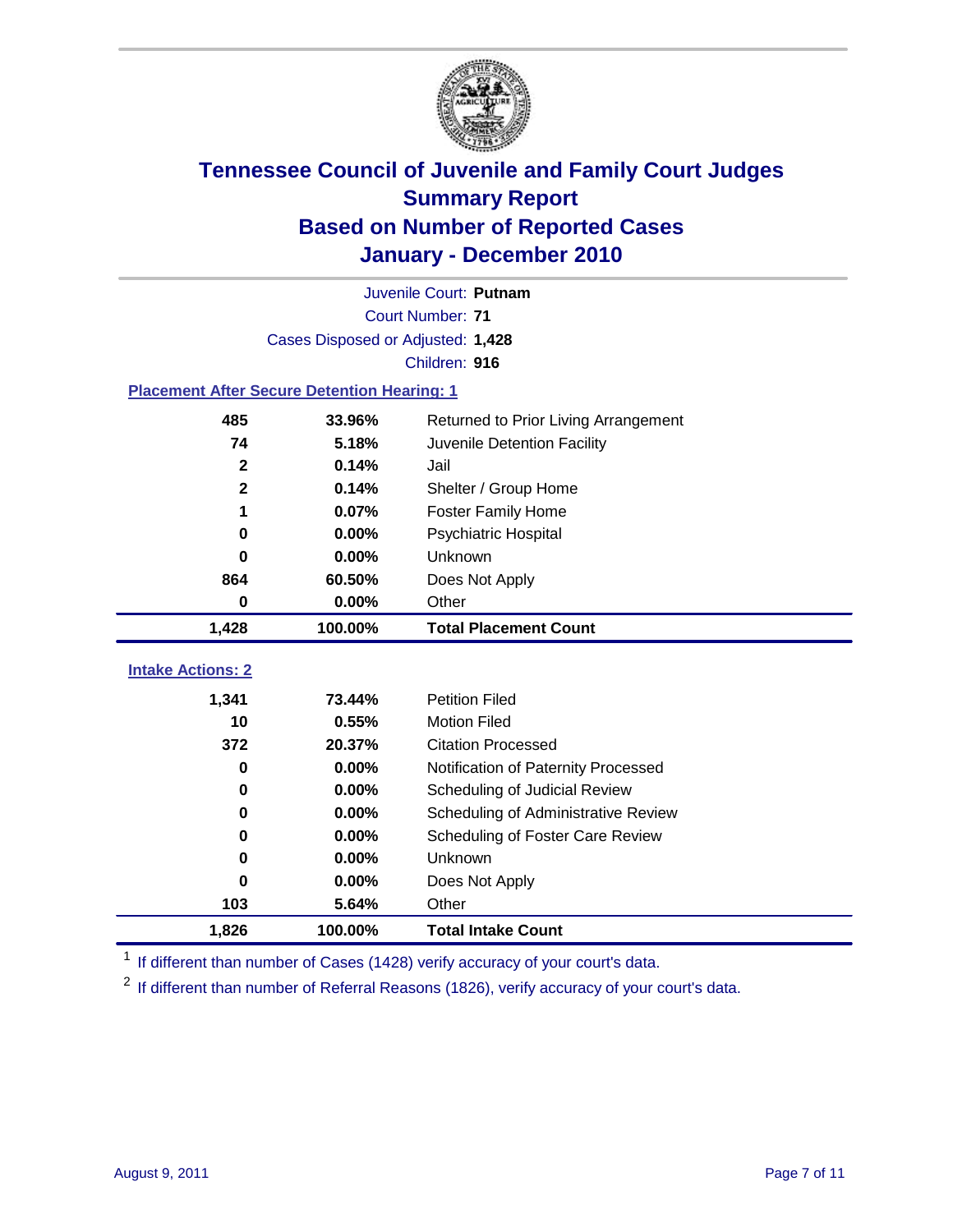

Court Number: **71** Juvenile Court: **Putnam** Cases Disposed or Adjusted: **1,428** Children: **916**

#### **Last Grade Completed by Child: 1**

| 128 | 13.97% | 11th Grade           |
|-----|--------|----------------------|
|     |        |                      |
|     |        |                      |
|     |        |                      |
|     |        |                      |
|     |        |                      |
| 165 | 18.01% | 10th Grade           |
|     |        |                      |
| 114 | 12.45% | 9th Grade            |
|     |        |                      |
| 105 | 11.46% | 8th Grade            |
|     |        |                      |
| 42  | 4.59%  | 7th Grade            |
| 19  | 2.07%  | 6th Grade            |
|     |        |                      |
| 4   | 0.44%  | 5th Grade            |
| 1   | 0.11%  | 4th Grade            |
|     |        |                      |
| 7   | 0.76%  | 3rd Grade            |
| 0   | 0.00%  | 2nd Grade            |
| 0   | 0.00%  | 1st Grade            |
|     |        |                      |
| 2   | 0.22%  | Kindergarten         |
| 1   | 0.11%  | Preschool            |
| 46  | 5.02%  | Too Young for School |
|     |        |                      |

### **Enrolled in Special Education: 1**

| 0   | $0.00\%$ | Yes                      |
|-----|----------|--------------------------|
| 0   | $0.00\%$ | No                       |
| 916 | 100.00%  | <b>Unknown</b>           |
| 916 | 100.00%  | <b>Total Child Count</b> |

One child could be counted in multiple categories, verify accuracy of your court's data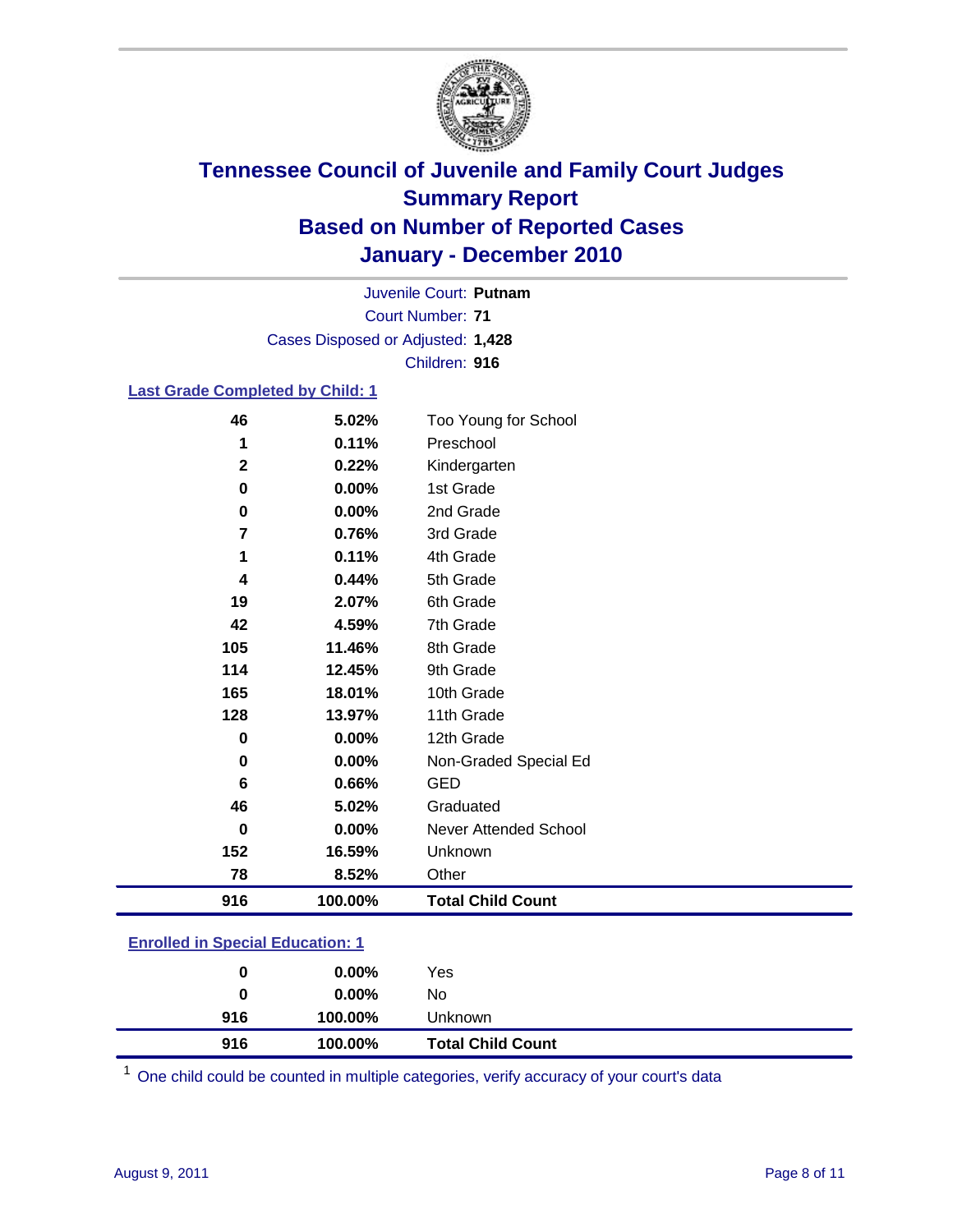

|                                   | Juvenile Court: Putnam       |                           |  |  |  |
|-----------------------------------|------------------------------|---------------------------|--|--|--|
|                                   |                              | Court Number: 71          |  |  |  |
| Cases Disposed or Adjusted: 1,428 |                              |                           |  |  |  |
| Children: 916                     |                              |                           |  |  |  |
|                                   | <b>Action Executed By: 1</b> |                           |  |  |  |
| 1,822                             | 99.78%                       | Judge                     |  |  |  |
| $\mathbf{2}$                      | 0.11%                        | Magistrate                |  |  |  |
| $\mathbf{2}$                      | 0.11%                        | <b>YSO</b>                |  |  |  |
| 0                                 | $0.00\%$                     | Other                     |  |  |  |
| 0                                 | 0.00%                        | Unknown                   |  |  |  |
| 1,826                             | 100.00%                      | <b>Total Action Count</b> |  |  |  |

#### **Formal / Informal Actions: 1**

| 571          | 31.27%   | Dismissed                                        |
|--------------|----------|--------------------------------------------------|
| 4            | 0.22%    | Retired / Nolle Prosequi                         |
| 410          | 22.45%   | <b>Complaint Substantiated Delinquent</b>        |
| 109          | 5.97%    | <b>Complaint Substantiated Status Offender</b>   |
| 96           | 5.26%    | <b>Complaint Substantiated Dependent/Neglect</b> |
| 0            | $0.00\%$ | <b>Complaint Substantiated Abused</b>            |
| 0            | $0.00\%$ | <b>Complaint Substantiated Mentally III</b>      |
| $\mathbf{2}$ | 0.11%    | Informal Adjustment                              |
| 288          | 15.77%   | <b>Pretrial Diversion</b>                        |
| 11           | 0.60%    | <b>Transfer to Adult Court Hearing</b>           |
| 0            | $0.00\%$ | Charges Cleared by Transfer to Adult Court       |
| 34           | 1.86%    | Special Proceeding                               |
| 0            | $0.00\%$ | <b>Review Concluded</b>                          |
| 298          | 16.32%   | Case Held Open                                   |
| 3            | 0.16%    | Other                                            |
| 0            | $0.00\%$ | Unknown                                          |
| 1,826        | 100.00%  | <b>Total Action Count</b>                        |

<sup>1</sup> If different than number of Referral Reasons (1826), verify accuracy of your court's data.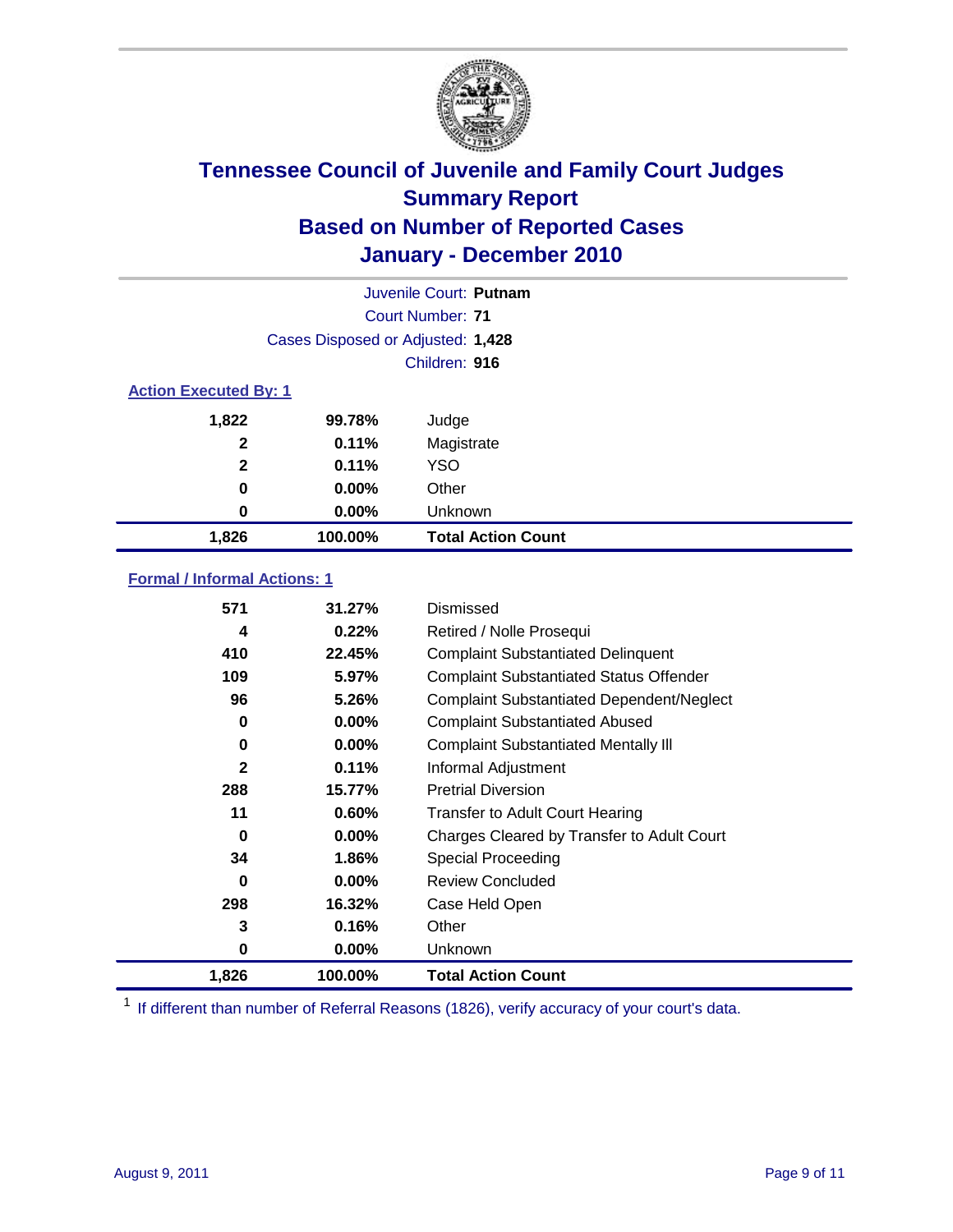

|                       |                                   | Juvenile Court: Putnam                                |
|-----------------------|-----------------------------------|-------------------------------------------------------|
|                       |                                   | <b>Court Number: 71</b>                               |
|                       | Cases Disposed or Adjusted: 1,428 |                                                       |
|                       |                                   | Children: 916                                         |
| <b>Case Outcomes:</b> |                                   | There can be multiple outcomes for one child or case. |
| 283                   | 5.94%                             | <b>Case Dismissed</b>                                 |
| $\mathbf{2}$          | 0.04%                             | Case Retired or Nolle Prosequi                        |
| 0                     | 0.00%                             | Warned / Counseled                                    |
| 35                    | 0.73%                             | <b>Held Open For Review</b>                           |
| 53                    | 1.11%                             | Supervision / Probation to Juvenile Court             |
| 0                     | 0.00%                             | <b>Probation to Parents</b>                           |
| 1                     | 0.02%                             | Referral to Another Entity for Supervision / Service  |
| 7                     | 0.15%                             | Referred for Mental Health Counseling                 |
| 136                   | 2.85%                             | Referred for Alcohol and Drug Counseling              |
| 0                     | 0.00%                             | <b>Referred to Alternative School</b>                 |
| 0                     | 0.00%                             | Referred to Private Child Agency                      |
| 217                   | 4.55%                             | Referred to Defensive Driving School                  |
| 0                     | 0.00%                             | Referred to Alcohol Safety School                     |
| 178                   | 3.73%                             | Referred to Juvenile Court Education-Based Program    |
| 1                     | 0.02%                             | Driver's License Held Informally                      |
| 0                     | 0.00%                             | <b>Voluntary Placement with DMHMR</b>                 |
| 0                     | 0.00%                             | <b>Private Mental Health Placement</b>                |
| 0                     | 0.00%                             | <b>Private MR Placement</b>                           |
| 0                     | 0.00%                             | Placement with City/County Agency/Facility            |
| 0                     | 0.00%                             | Placement with Relative / Other Individual            |
| 48                    | 1.01%                             | Fine                                                  |
| 525                   | 11.01%                            | <b>Public Service</b>                                 |
| 24                    | 0.50%                             | Restitution                                           |
| 0                     | 0.00%                             | <b>Runaway Returned</b>                               |
| 1                     | 0.02%                             | No Contact Order                                      |
| 251                   | 5.26%                             | Injunction Other than No Contact Order                |
| 47                    | 0.99%                             | <b>House Arrest</b>                                   |
| 0                     | 0.00%                             | <b>Court Defined Curfew</b>                           |
| 0                     | 0.00%                             | Dismissed from Informal Adjustment                    |
| 210                   | 4.40%                             | <b>Dismissed from Pretrial Diversion</b>              |
| 3                     | 0.06%                             | <b>Released from Probation</b>                        |
| 4                     | 0.08%                             | <b>Transferred to Adult Court</b>                     |
| 4                     | 0.08%                             | <b>DMHMR Involuntary Commitment</b>                   |